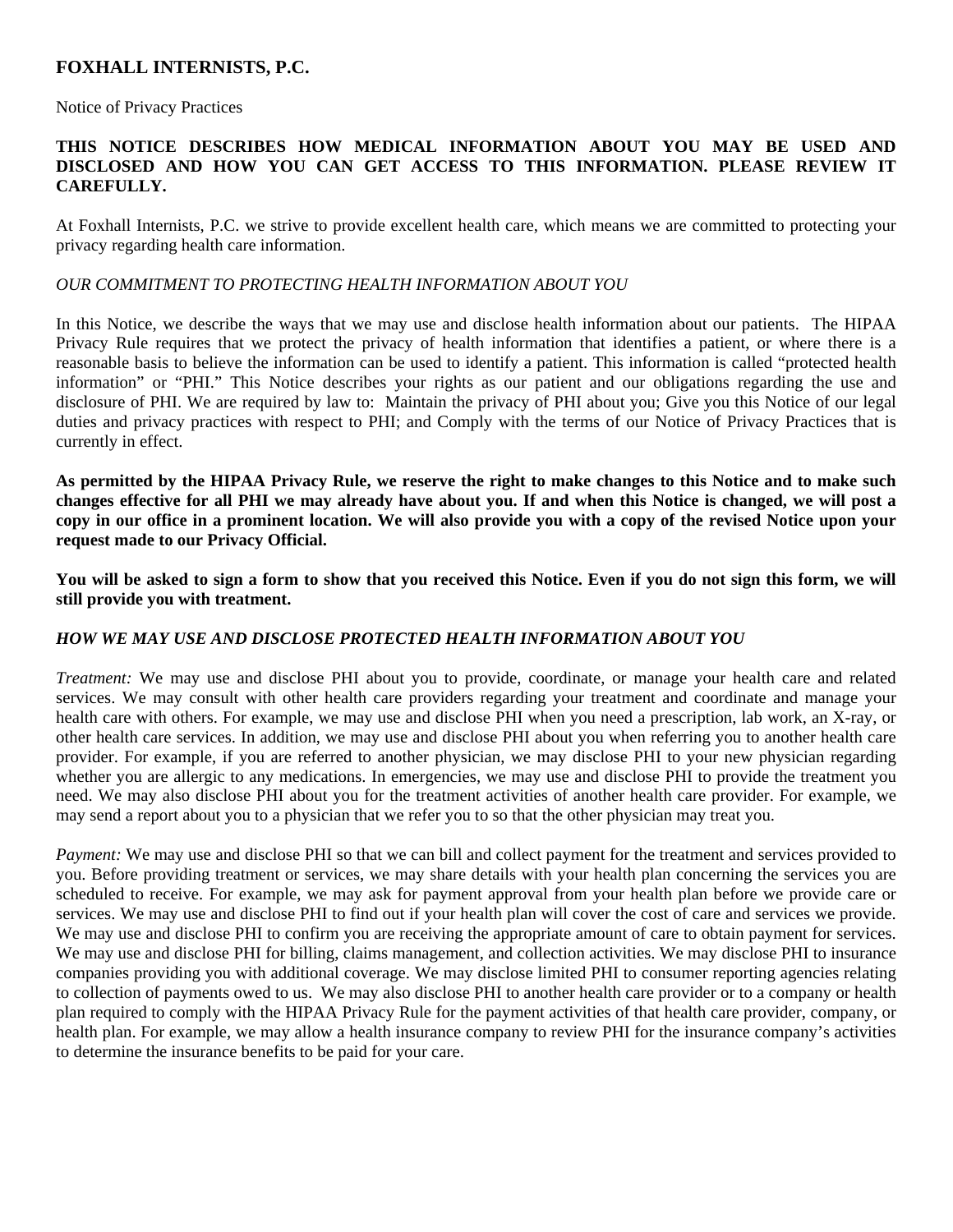*Health Care Operations*: We may use and disclose PHI in performing business activities that are called health care operations. Health care operations include doing things that allow us to improve the quality of care we provide and to reduce health care costs. We may use and disclose PHI about you in the following health care operations:

Reviewing and improving the quality, efficiency, and cost of care that we provide to our patients. For example, we may use PHI about you to develop ways to assist our physicians and staff in deciding how we can improve the medical treatment we provide to others. Improving health care and lowering costs for groups of people who have similar health problems and helping to manage and coordinate the care for these groups of people. We may use PHI to identify groups of people with similar health problems to give them information, for instance: About treatment alternatives and educational classes; Reviewing and evaluating the skills, qualifications, and performance of health care providers taking care of you and our other patients; Providing training programs for students, trainees, health care providers, or non-health care professionals (for example, billing personnel) to help them practice or improve their skills; Cooperating with outside organizations that assess the quality of the care that we provide; Cooperating with outside organizations that evaluate, certify, or license health care providers or staff in a particular field or specialty. For example, we may use or disclose PHI so that one of our nurses may become certified as having expertise in a specific field of nursing; Cooperating with various people who review our activities. For example, PHI may be seen by doctors reviewing the services provided to you, and by accountants, lawyers, and others who assist us in complying with the law and managing our business; Assisting us in making plans for our practice's future operations; Resolving grievances within our practice; Reviewing our activities and using or disclosing PHI in the event that we sell our practice to someone else or combine with another practice; Business planning and development, such as cost-management analyses; Business management and general administrative activities of our practice, including managing our activities related to complying with the HIPAA Privacy Rule and other legal requirements; Creating "de-identified" information that is not identifiable to any individual, and disclosing PHI to a business associate for the purpose of creating de-identified information, regardless of whether we will use the deidentified information; Creating a "limited data set" of information that does not contain information directly identifying a patient. Our ability to disclose this information to others under limited conditions is discussed later in this Notice.

If another health care provider, company, or health plan that is required to comply with the HIPAA Privacy Rule also has or once had a relationship with you, we may disclose PHI about you for certain health care operations of that health care provider or company. For example, such health care operations may include: reviewing and improving the quality, efficiency, and cost of care provided to you; reviewing and evaluating the skills, qualifications, and performance of health care providers; providing training programs for students, trainees, health care providers, or non-health care professionals; cooperating with outside organizations that evaluate, certify, or license health care providers or staff in a particular field or specialty; and assisting with legal compliance activities of that health care provider or company. We may also disclose PHI for the health care operations of any "organized health care arrangement" in which we participate. An example of an organized health care arrangement is the joint care provided by a hospital and the physicians who see patients at the hospital.

*Communication From Our Office*: We may contact you to remind you of appointments and to provide you with information about treatment alternatives or other health-related benefits and services that may be of interest to you.

*Individuals Involved in Your Care or Payment for Your Care*: We may use and disclose PHI about you in some situations where you have the opportunity to agree or object to certain uses and disclosures of PHI about you. If you do not object, we may make these types of uses and disclosures of PHI.

We may disclose PHI about you to your family member, close friend, or any other person identified by you if that information is directly relevant to the person's involvement in your care or payment for your care.

If you are present and able to consent or object (or if you are available in advance), then we may only use or disclose PHI if you do not object after you have been informed of your opportunity to object.

If you are not present or you are unable to consent or object, we may exercise professional judgment in determining whether the use or disclosure of PHI is in your best interests. For example, if you are brought into this office and are unable to communicate normally with your physician for some reason, we may find it is in your best interest to give your prescription and other medical supplies to the friend or relative who brought you in for treatment.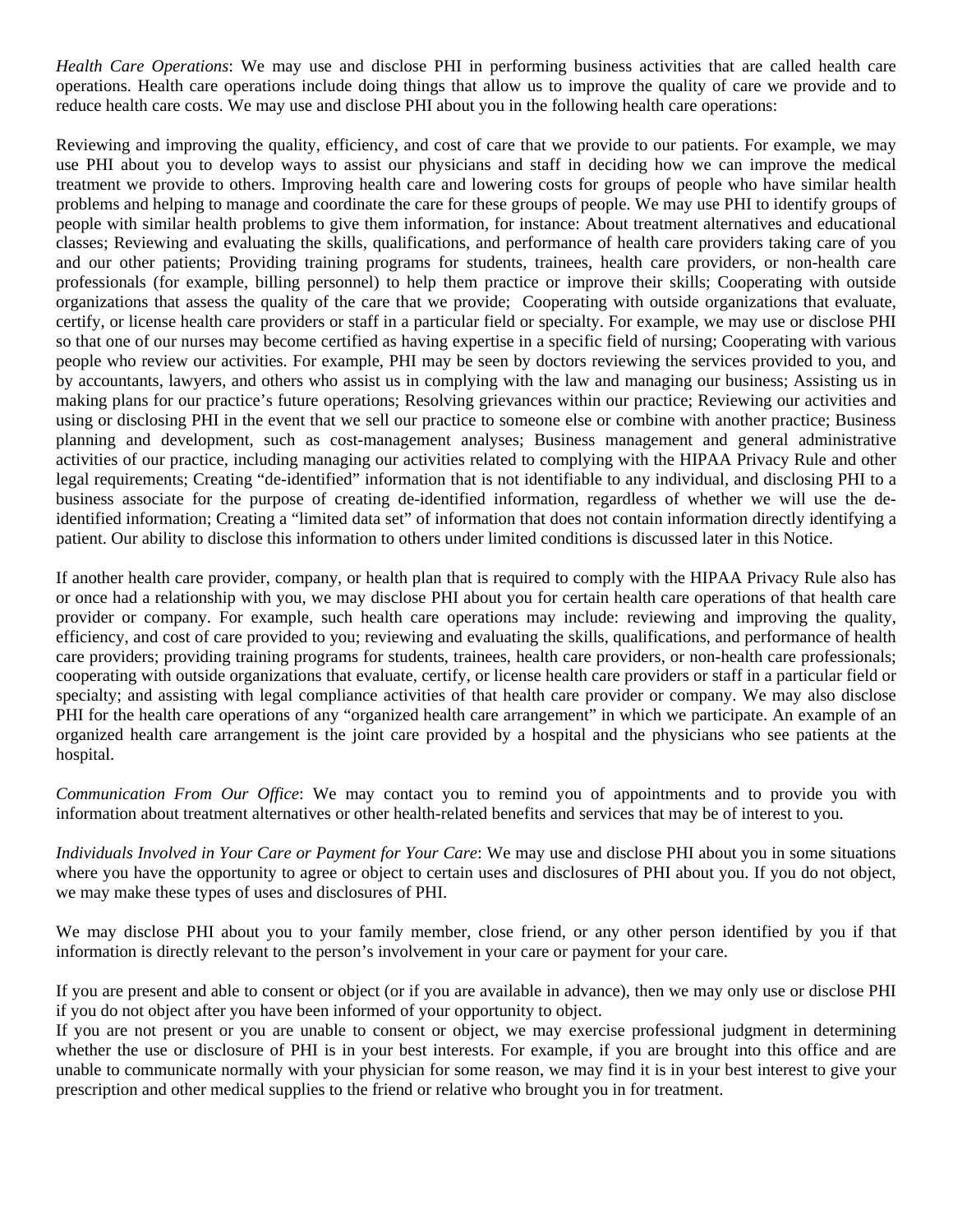We may also use and disclose PHI to notify such persons of your location, general condition, or death. We also may coordinate with disaster relief agencies to make this type of notification.

We may also use professional judgment and our experience with common practice to make reasonable decisions about your best interests in allowing a person to act on your behalf to pick up filled prescriptions, medical supplies, X-rays, or other things that contain PHI about you.

*Public Health Activities*: We may use and disclose PHI to public health authorities or other authorized persons to carry out certain activities related to public health, including the following activities:

To prevent or control disease, injury, or disability;

To report disease, injury, birth, or death;

To report child abuse or neglect;

To report reactions to medications or problems with products or devices regulated by the federal Food and Drug Administration (FDA) or other activities related to qualify, safety, or effectiveness of FDA-regulated products or activities;

To locate and notify persons of recalls of products they may be using;

To notify a person who may have been exposed to a communicable disease in order to control who may be at risk of contracting or spreading the disease; or

To report to your employer, under limited circumstances, information related primarily to workplace injuries or illnesses, or workplace medical surveillance.

*Abuse, Neglect, or Domestic Violence*: We may disclose PHI in certain cases to proper government authorities if we reasonably believe that a patient has been a victim of domestic violence, abuse, or neglect.

*Health Oversight Activities*: We may disclose PHI to a health oversight agency for oversight activities including, for example, audits, investigations, inspections, licensure and disciplinary activities, and other activities conducted by health oversight agencies to monitor the health care system, government health care programs, and compliance with certain laws.

*Lawsuits and Other Legal Proceedings*: We may use or disclose PHI when required by a court or administrative tribunal order. We may also disclose PHI in response to subpoenas, discovery requests, or other required legal process when efforts have been made to advise you of the request or to obtain an order protecting the information requested.

*Law Enforcement*: Under certain conditions, we may disclose PHI to law enforcement officials for the following purposes where the disclosure is: About a suspected crime victim if, under certain limited circumstances, we are unable to obtain a person's agreement because of incapacity or emergency;

To alert law enforcement of a death that we suspect was the result of criminal conduct; Required by law;

In response to a court order, warrant, subpoena, summons, administrative agency request, or other authorized process; To identify or locate a suspect, fugitive, material witness, or missing person;

About a crime or suspected crime committed at our office; or In response to a medical emergency not occurring at the office, if necessary to report a crime, including the nature of the crime, the location of the crime or the victim, and the identity of the person who committed the crime.

*Coroners, Medical Examiners, Funeral Directors*: We may disclose PHI to a coroner or medical examiner to identify a deceased person and determine the cause of death. In addition, we may disclose PHI to funeral directors, as authorized by law, so that they may carry out their jobs.

*Organ and Tissue Donation*: If you are an organ donor, we may use or disclose PHI to organizations that help procure, locate, and transplant organs in order to facilitate an organ, eye, or tissue donation and transplantation.

*Serious Threat to Health or Safety*: We may use and disclose PHI about you in limited circumstances when necessary to prevent a threat to the health or safety of a person or to the public. This disclosure can only be made to a person who is able to help prevent the threat.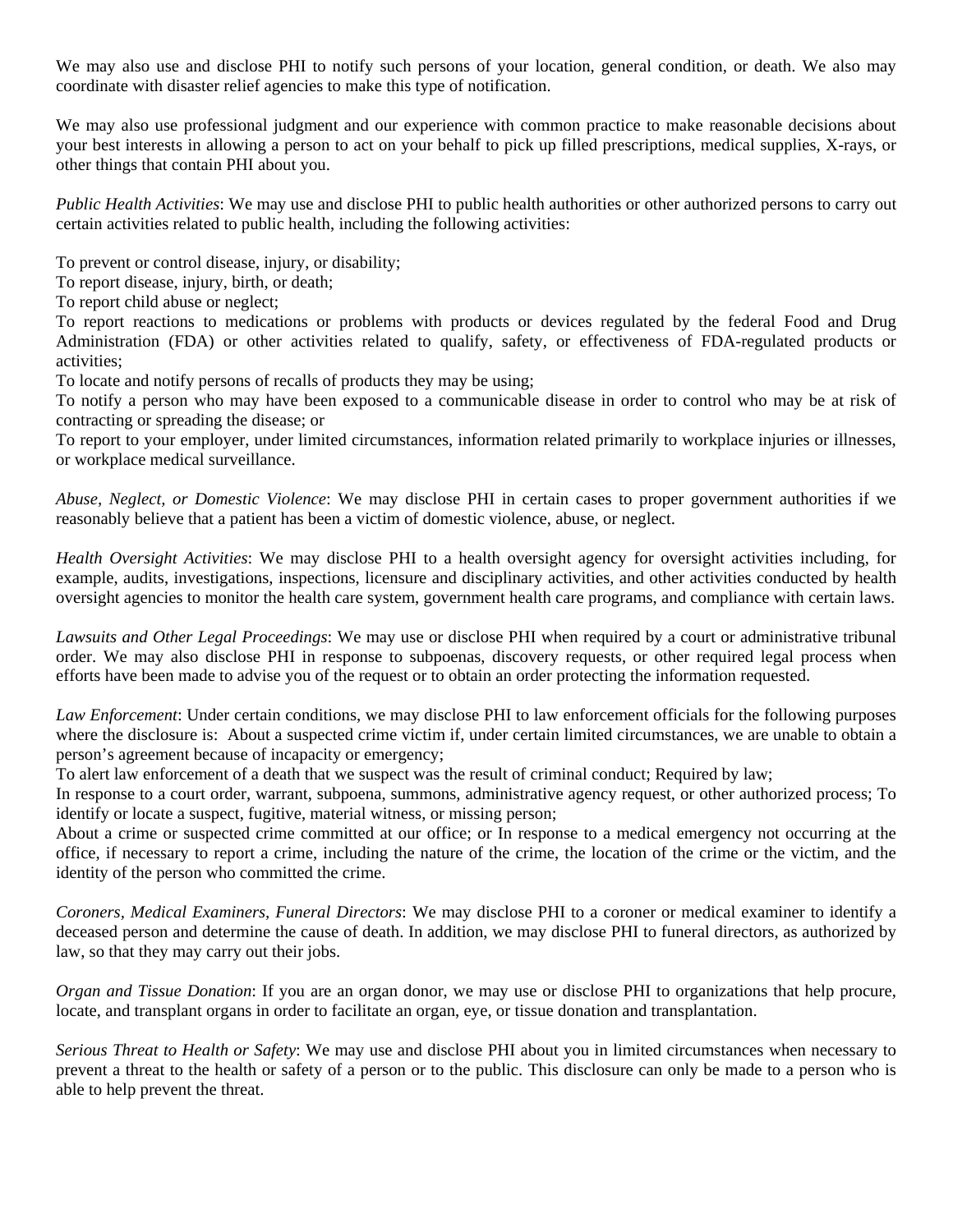*Specialized Government Func*tions: Under certain conditions, we may disclose PHI:

For certain military and veteran activities, including determination of eligibility for veterans benefits and where deemed necessary by military command authorities; For national security and intelligence activities; To help provide protective services for the President of the United States and others;

For the health or safety of inmates and others at correctional institutions or other law enforcement custodial situations or for general safety and health related to correctional facilities.

*Workers' Compensation*: We may disclose PHI as authorized by workers' compensation laws or other similar programs that provide benefits for work-related injuries or illness.

*Disclosures Required by HIPAA Privacy Rule:* We are required to disclose PHI to the Secretary of the United States Department of Health and Human Services when requested by the Secretary to review our compliance with the HIPAA Privacy Rule. We are also required in certain cases to disclose PHI to you upon your request to access PHI or for an accounting of certain disclosures of PHI about you (these requests are described in Section III of this Notice).

*Incidental Disclosures*: We may use or disclose PHI incident to a use or disclosure permitted by the HIPAA Privacy Rule so long as we have reasonably safeguarded against such incidental uses and disclosures and have limited them to the minimum necessary information.

*Limited Data Set Disclosures*: We may use or disclose a limited data set (PHI that has certain identifying information removed) for the purposes of research, public health, or health care operations. This information may only be disclosed for research, public health, and health care operations purposes. The person receiving the information must sign an agreement to protect the information.

## *OTHER USES AND DISCLOSURES OF PROTECTED HEALTH INFORMATION REQUIRE YOUR AUTHORIZATION*

All other uses and disclosures of PHI about you will only be made with your written authorization. If you have authorized us to use or disclose PHI about you, you may later revoke your authorization at any time, except to the extent we have taken action based on the authorization.

## YOUR RIGHTS REGARDING PROTECTED HEALTH INFORMATION ABOUT YOU

Right to Request Restrictions: You have the right to request additional restrictions on the PHI that we may use or disclose for treatment, payment, and health care operations. You may also request additional restrictions on our disclosure of PHI to certain individuals involved in your care that otherwise are permitted by the Privacy Rule. We are not required to agree to your request. If we do agree to your request, we are required to comply with our agreement except in certain cases, including where the information is needed to treat you in the case of an emergency. To request restrictions, you must make your request in writing to our Privacy Official. In your request, please include (1) the information that you want to restrict; (2) how you want to restrict the information (for example, restricting use to this office, only restricting disclosure to persons outside this office, or restricting both); and (3) to whom you want those restrictions to apply.

Right to Receive Confidential Communications: You have the right to request that you receive communications regarding PHI in a certain manner or at a certain location. For example, you may request that we contact you at home, rather than at work. You must make your request in writing. You must specify how you would like to be contacted (for example, by regular mail to your post office box and not your home). We are required to accommodate only reasonable requests.

Right to Inspect and Copy: You have the right to request the opportunity to inspect and receive a copy of PHI about you in certain records that we maintain. This includes your medical and billing records but does not include psychotherapy notes or information gathered or prepared for a civil, criminal, or administrative proceeding. We may deny your request to inspect and copy PHI only in limited circumstances. To inspect and copy PHI, please contact our Privacy Official. If you request a copy of PHI about you, we may charge you a reasonable fee for the copying, postage, labor, and supplies used in meeting your request.